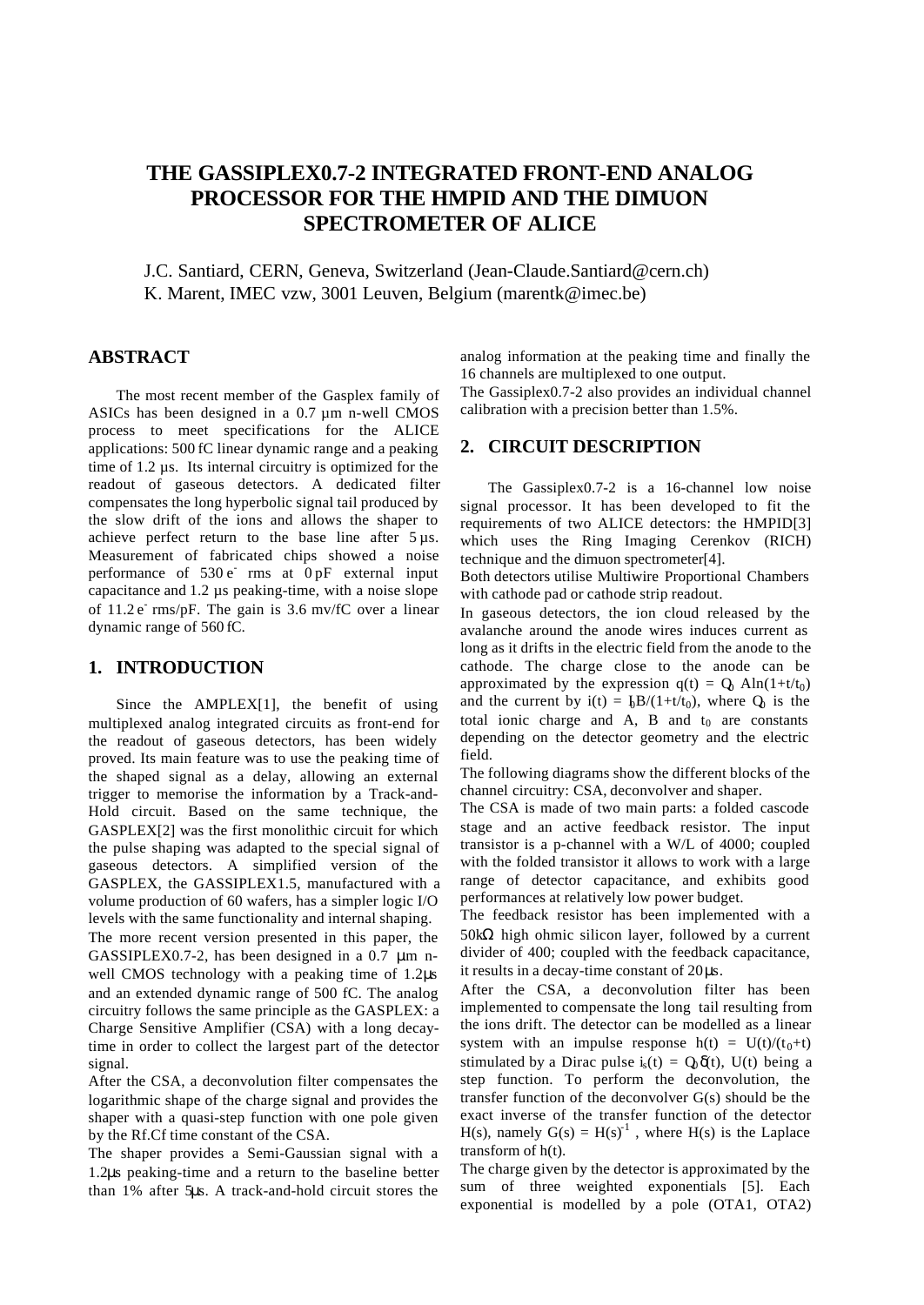placed in the feedback of a summing amplifier (SUM\_OTA) to implement the inverse transformation:  $G(s) = Vout/Vin = A/(1+\beta A)$ ; for A large  $G(s) \sim 1/\beta$ and  $\beta = K_1/(1+sT_1) + K_2/(1+sT_2) + K_3/(1+sT_3)$ . Notice that the third exponential is internal at SUM\_OTA. After deconvolution the filter output looks like a step function with one pole given by the Rf.Cf decay-time constant of the CSA. It allows the shaper to maintain a stable and precise return to the base line.



Fig 1: CSA and Filter blocks

The shaper circuit shown in fig. 2 has an original feature: from the output of the filter two different integrating paths are compared at the inputs of an amplifier (OTA4); it results in a Semi-Gaussian shape and thereby eliminates the usual differentiation capacitor.

Owing to the pole given by the time-constant of the CSA (Rf.Cf), it is necessary to introduce a zero in the transfer function of the shaper. This is done on the output of OTA5 with an active resistor Rp/z. The cancellation occurs when the two time-constants are equal: thus,  $Rp/z = Rf.Cf/C5$ , C5 being 9 pF gives  $Rp/z$  $= 2.22$  M $\Omega$ . This resistor is equivalent to the feedback resistor of the CSA and shares the same biasing.



Fig 2: Shaper block

Fig. 3 shows the signals at different points of the circuit: at the outputs of the CSA, Filter and Shaper.<br>Transient Response



Fig 3: CSA, Filter and Shaper output signal shape

In addition, the Gassiplex07-2 provides individual channel calibration. Each channel has a 1pF-injection capacitor coupled to an analog switch activated by a shift register. The accuracy of the calibration circuit reflects the fact that capacitances are the most accurate elements in a CMOS process.

This calibration input multiplexer as well as the output multiplexer provide a Clock-out output which can be used to daisy-chain several chips (four in the Alice case), the analog output being common. The Clock-out of a chip is equal to the Clock-in minus the 16 clocks that perform the readout of the chip.

Finally another important feature is the possibility to switch-off the deconvolution filter in case of using a Silicon detector. Notice that if the detector leakage current is bigger than 1nA, a coupling capacitor is needed between the inputs of the Gassiplex07-2 and the detector.

#### **3. MEASUREMENTS RESULTS**

Measurements have been done on several chips coming from two wafers; the results were slightly different, but not distinguished in the measurements presented here.

#### *3.1 Noise versus input capacitance*

The noise measurements (fig. 4) have been performed at a power consumption of 8mW/channel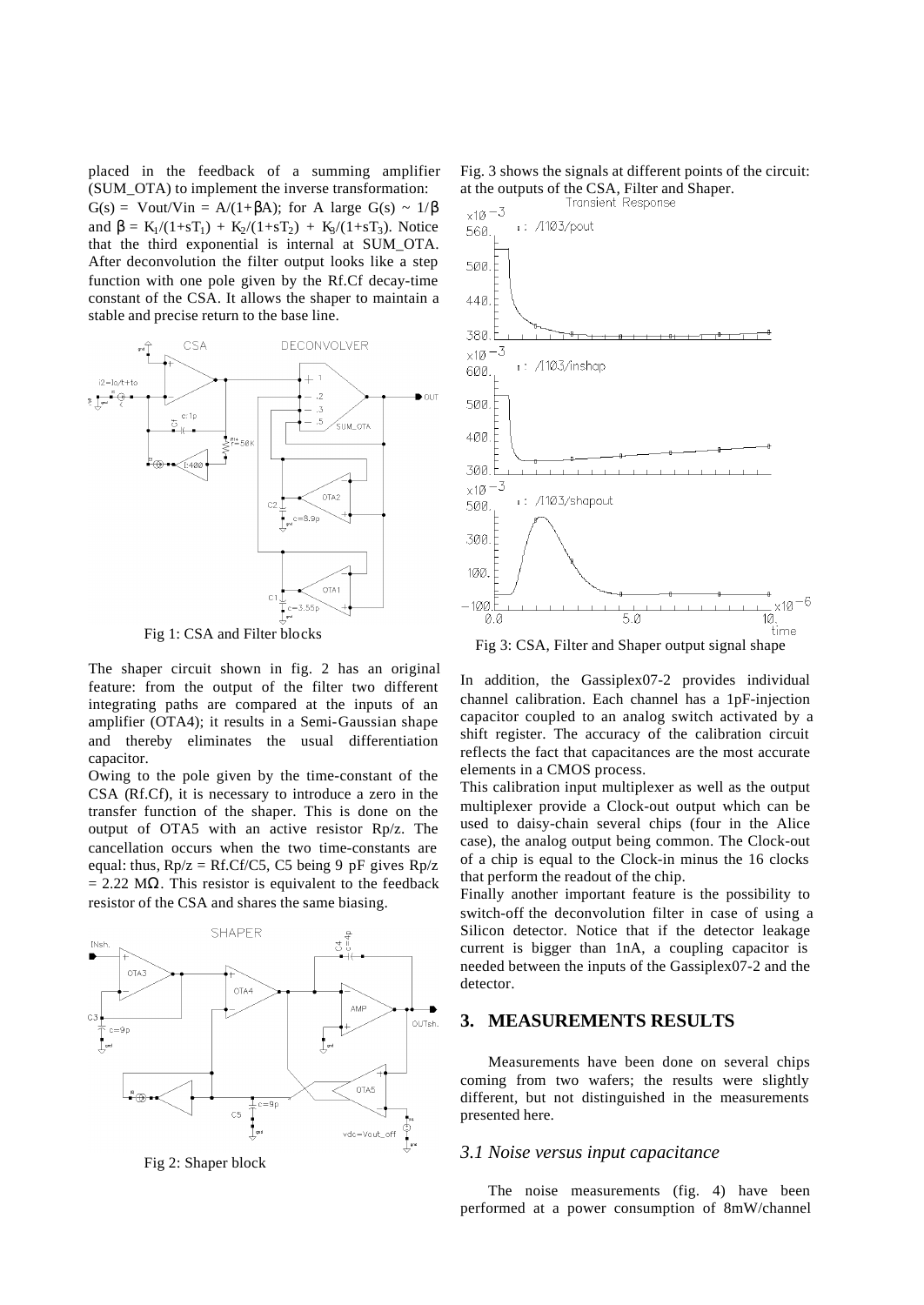with 350 μA drawn by the input transistor and a peaking time of 1.2 μs. It resulted in a noise slope of  $11.2 e<sup>2</sup>$  rms and a residual noise of 470  $e<sup>3</sup>$  rms.



Fig 4: Noise versus input capacitance

#### *3.2 Gain non-uniformity*

The sensitivity (fig. 5) has been measured on 10 chips coming from 2 wafers; for these 160 channels, the gain has showed a rms spread of 0.05 mV/fC, which is 1.36% of the mean value  $(3.675 \text{ mV/fC})$ .



Fig 5: 160 channels gain spread

## *3.3 Dynamic range and linearity*

The HMPID detector and the muon spectrometer need different characteristics of electronic circuitry amplification. The first one needs low noise and high sensitivity to be able to detect single photon emission; the second one requires low noise and large dynamic range to achieve precise measurements, for the localisation of the muon track.

For a maximum output voltage of 2 V, the aim has been to achieve at the same time the low noise and the largest dynamic range. The target characteristics correspond to the use of a 12-bit ADC.



Fig. 6: Linearity

The full dynamic range shown in fig. 6 is 2 V for an input signal of 560 fC. The non-linearity errors (fig. 7) are of the order of  $\pm 2$  fC from 0 to 530 fC.

The negative range is limited to  $-1.1$  V, namely 300 fC.



Fig. 7: Non-linearity errors

# *3.4 Pedestal distribution*

Design parameter spread, essentially threshold voltage, causes pedestal variations of the 16 channels in a chip and between chip. On 10 chips (fig. 7), coming from 2 wafers, we have measured a difference of 6 mV between the average values of pedestals; while the rms value of the pedestal spread on 160 channels is 13.5 mV.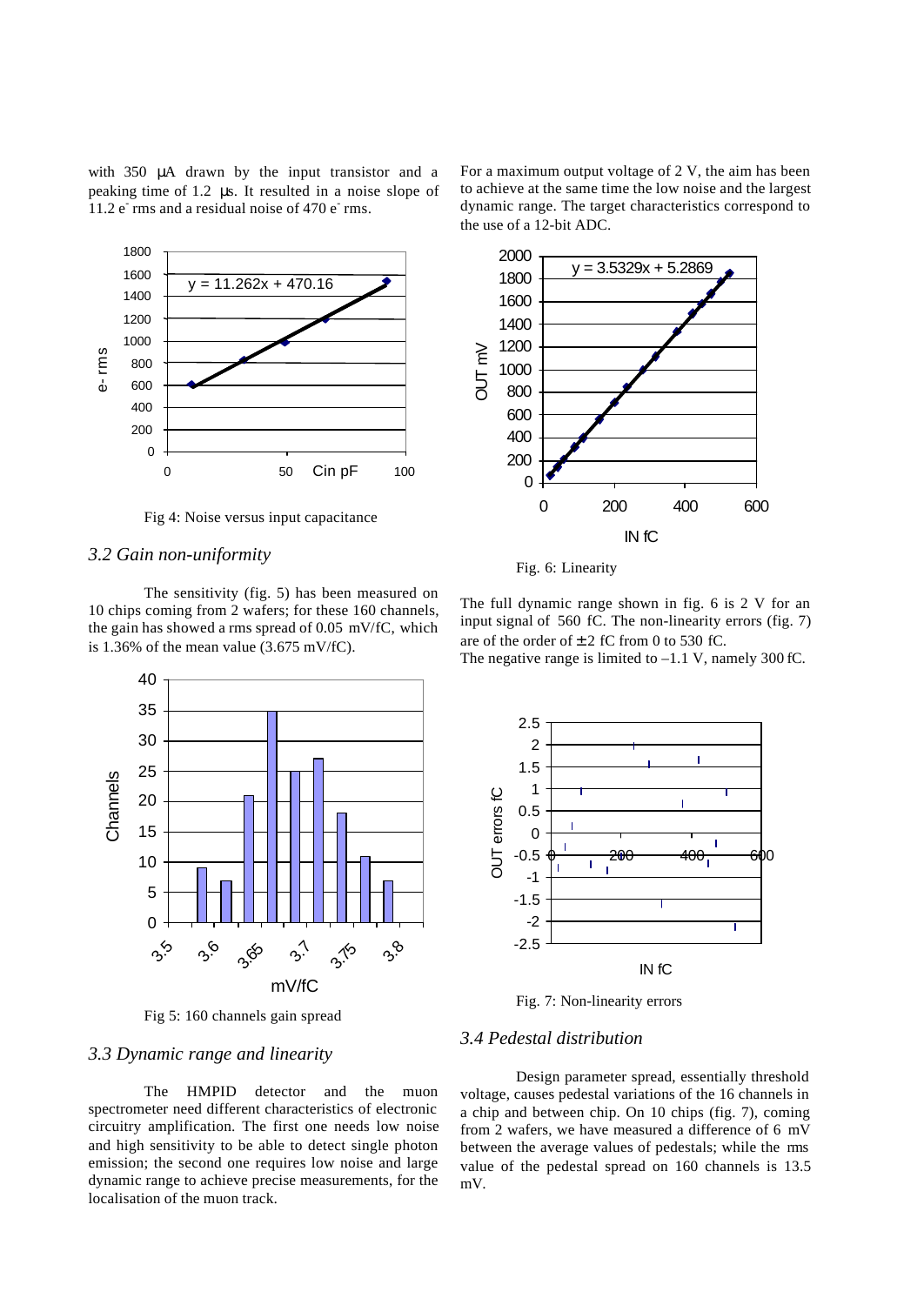

Fig 8: Pedestal distribution

# *3.5 Calibration*

An analog multiplexer allows calibration of the chip channel per channel, through analog switches and individual 1 pF capacitors. However a parasitic injection, coming from the external circuitry, is added to the calibration signal. Figure 9 shows this parasitic effect with a 40 mV calibration input signal. Channel 1 and 2 are affected by this effect, while channel 14 reflects a layout defect.



Fig 9: Parasitic injection

After having measured this effect, it is possible to know the relative accuracy of the gain. Figure 10 shows the results: the diamond points are the measured gain for a direct channel to channel injection through an external capacitance, the triangle points are the gain measured through the calibration input including the parasitic effect and the square points are the gain when the parasitic is deducted. One can see the good reproducibility of the internal 1 pF capacitors.

The difference between direct signal injection and calibration signal injection is due to the discrepancy in the values of the external and internal capacitors.



Fig. 10: Calibration

#### *3.6 Peaking time adjustment*

The peaking time can be adjusted from 1.1 μs to 1.3 μs by modifying the bias current of the shaper. With a value of  $34 \mu$ A, the peaking time is 1.2  $\mu$ s.

#### *3.7 Silicon mode*

An external DC level can switch off the deconvolution filter. In this case the Gassiplex07-2 can be connected directly to a Silicon detector if its leakage current is smaller than 1 nA, or through a capacitor if the current is bigger.

The gain is reduced to 2.2 mV/fC and the dynamic range increased to 900 fC. Noise and linearity are not affected.

# *3.8 Radiation tolerance*

An irradiation test has been made on one chip, using a Xray beam. The exposure was by step of 10 Krad up to 50 Krad; after each step measurements of pedestals, noise and power consumption have been made. All parameters increase by few %. A last step of 50 Krad caused a jump of 800 mV on the output DC level, but the chip was still working. After one week at  $100<sup>0</sup>C$  in a oven, all the parameters were recovered. Further tests on several samples are planned.

#### *3.8 Pulse shaping on Gas Detector*

The circuit has been tested on a Muon cathode pad gas detector using a <sup>55</sup>Fe Xray source. One can see on fig. 11 that the return to the base line is almost perfect.